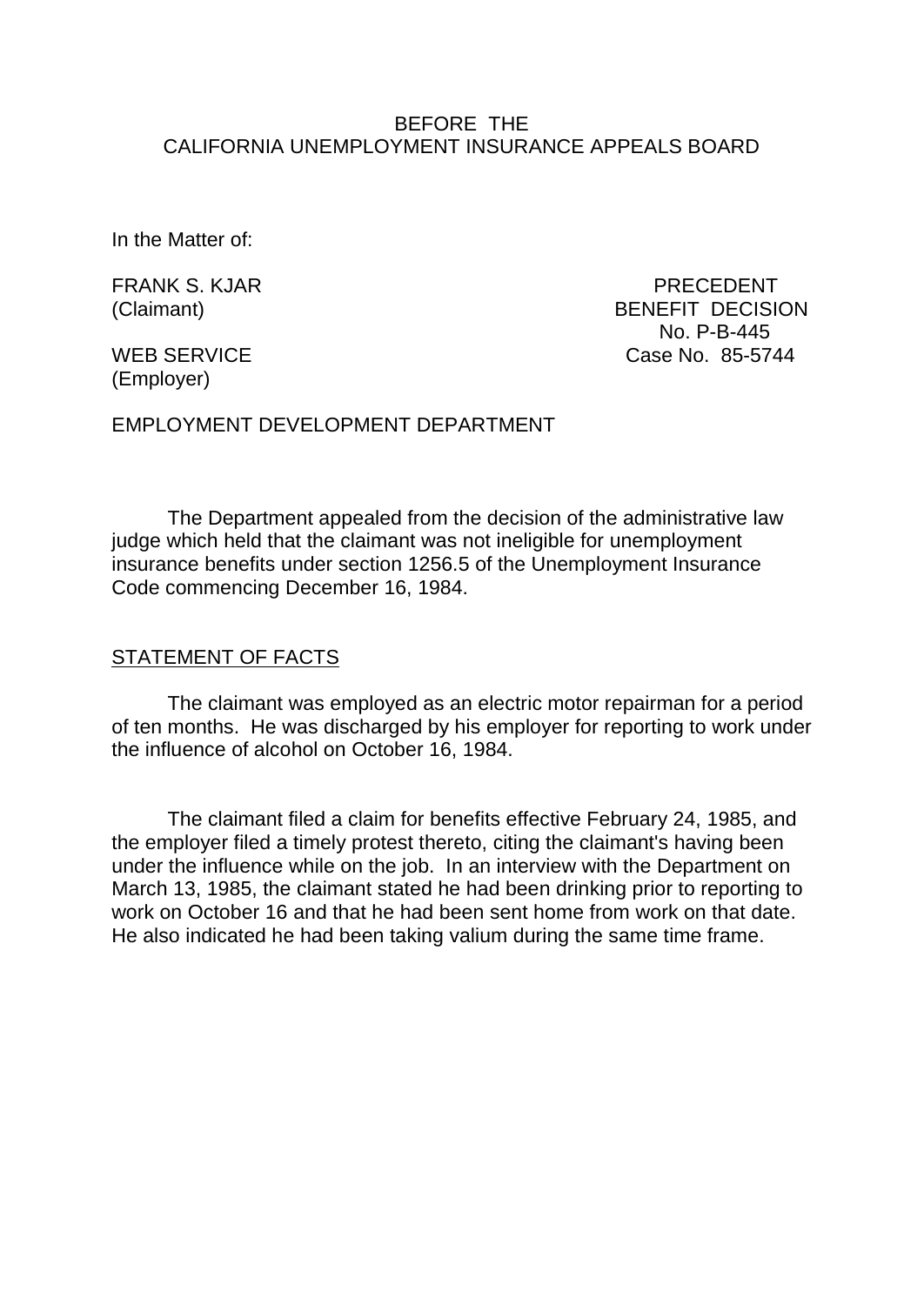On March 27, 1985, the Department issued a determination and ruling in which it held the claimant was disqualified from receiving benefits under section 1256 of the code and the employer's reserve account was relieved of charges under sections 1030 and 1032 of the code. There was no determination issued with respect to section 1256.5 of the code.

The claimant appealed in a timely manner, on April 12, 1985, and in an interview with the Department on April 16, 1985, the claimant admitted that he was under the influence of intoxicants on his last day of work, that he knew he had an irresistible compulsion to take drugs, and that he had completed a rehabilitation or detoxification program. The local office of appeals issued a notice of hearing giving the date, place and time of the appeal hearing and the issues to be inquired into: to wit, sections 1256 and 1030-1032. No determination on the issue arising under section 1256.5 of the code was issued subsequent to the interview of April 16, 1985.

# REASONS FOR DECISION

Section 1256 of the Unemployment Insurance Code provides that an individual who is discharged for misconduct connected with her or his work is disqualified from receiving unemployment compensation.

Section 5037, Title 22, California Administrative Code, provides that an administrative law judge shall consider only those issues of a determination which are appealed or are noticed by the office of appeals:

"If there is a related issue arising directly from the determination, the administrative law judge shall inform the parties of his or her intention to consider the related issue and of their right to request a continuance as to said issue . . . . Evidence shall not be taken on a related issue, nor a decision issued thereon, unless a knowing and informed waiver is obtained from all parties."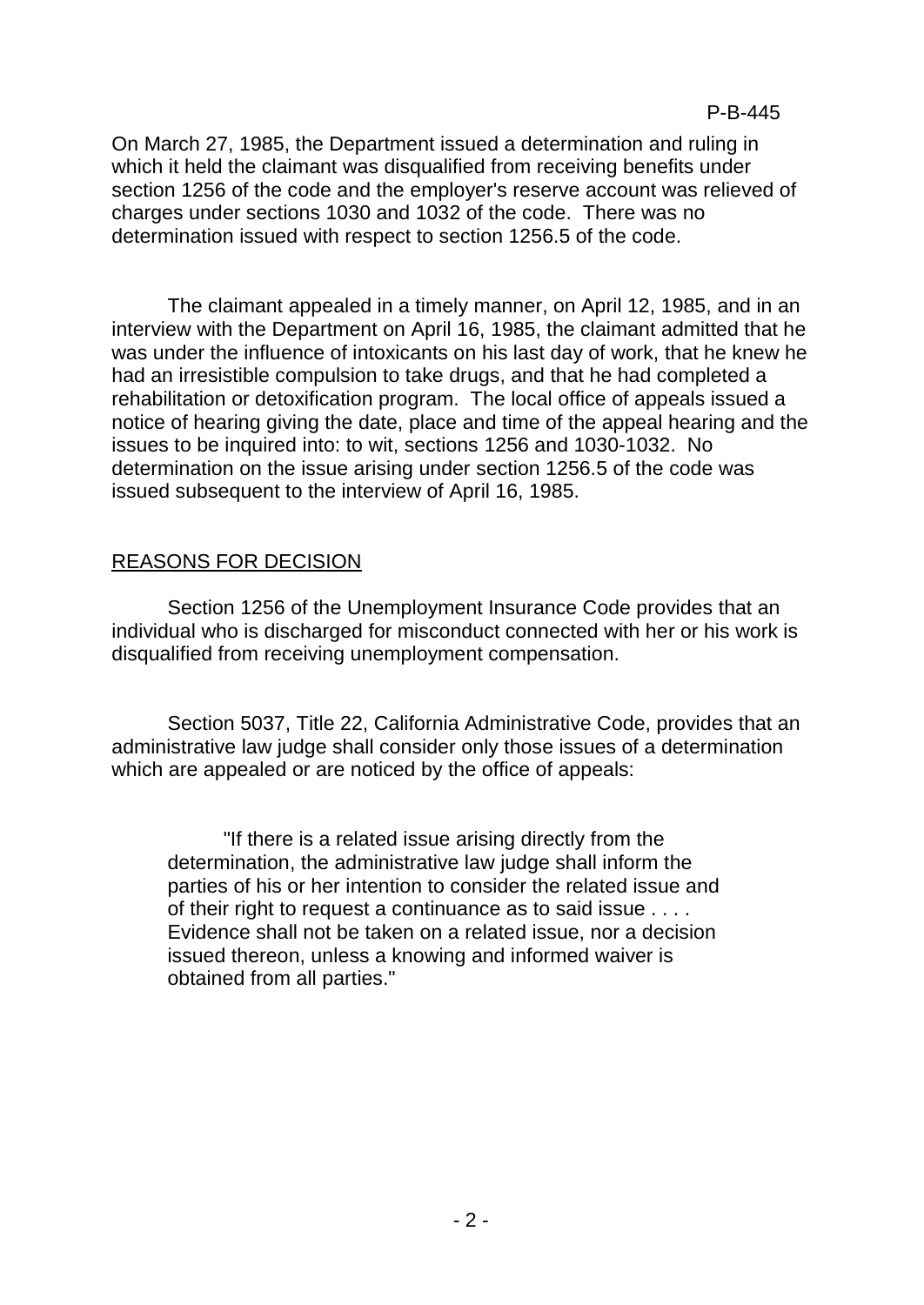The use of the word "shall" in the regulation means that the provisions contained therein are mandatory and not merely advisory (People v. Allied Architects' Association of Los Angeles, 201 Cal. 428, 257 Pac. 511, 514). The record before us is devoid of any announcement by the administrative law judge that he was considering another issue and no waiver was obtained from the parties. Accordingly, the administrative law judge lacked jurisdiction to hear and decide the issue arising under section 1256.5 of the code. Furthermore, only the director may issue a determination under section 1256.5. The administrative law judge on his or her own cannot decide that matter.

We will therefore consider whether the claimant was discharged for misconduct.

In Jacobs v. California Unemployment Insurance Appeals Board (1972), 25 Cal.App. 3d 1035, 102 Cal.Rptr. 364, the court held that misconduct in reference to section 1256 of the code requires some volitional act by the claimant. Where the facts show the claimant did not act volitionally, the claimant's behavior cannot be said to be wilful or wanton. As a result, misconduct cannot be established under the tests imposed by Maywood Glass Company v. Stewart (1959), 170 Cal.App. 2d 719, 339 Pac. 2d 947. In the appeal before us, the evidence establishes that the claimant had an irresistible compulsion to drink and this condition caused the behavior for which he was discharged by the employer.

Under the circumstances, it must be held that the claimant was not discharged for misconduct within the meaning of section 1256 of the code because his conduct was not volitional. This being the case, the employer's reserve account cannot be relieved of charges under sections 1030-1032 of the code. However, the evidence which supports this result also suggests that the Department should have issued a determination under section 1256.5 of the code, either following the March 27 interview or, certainly, the April 16 interview.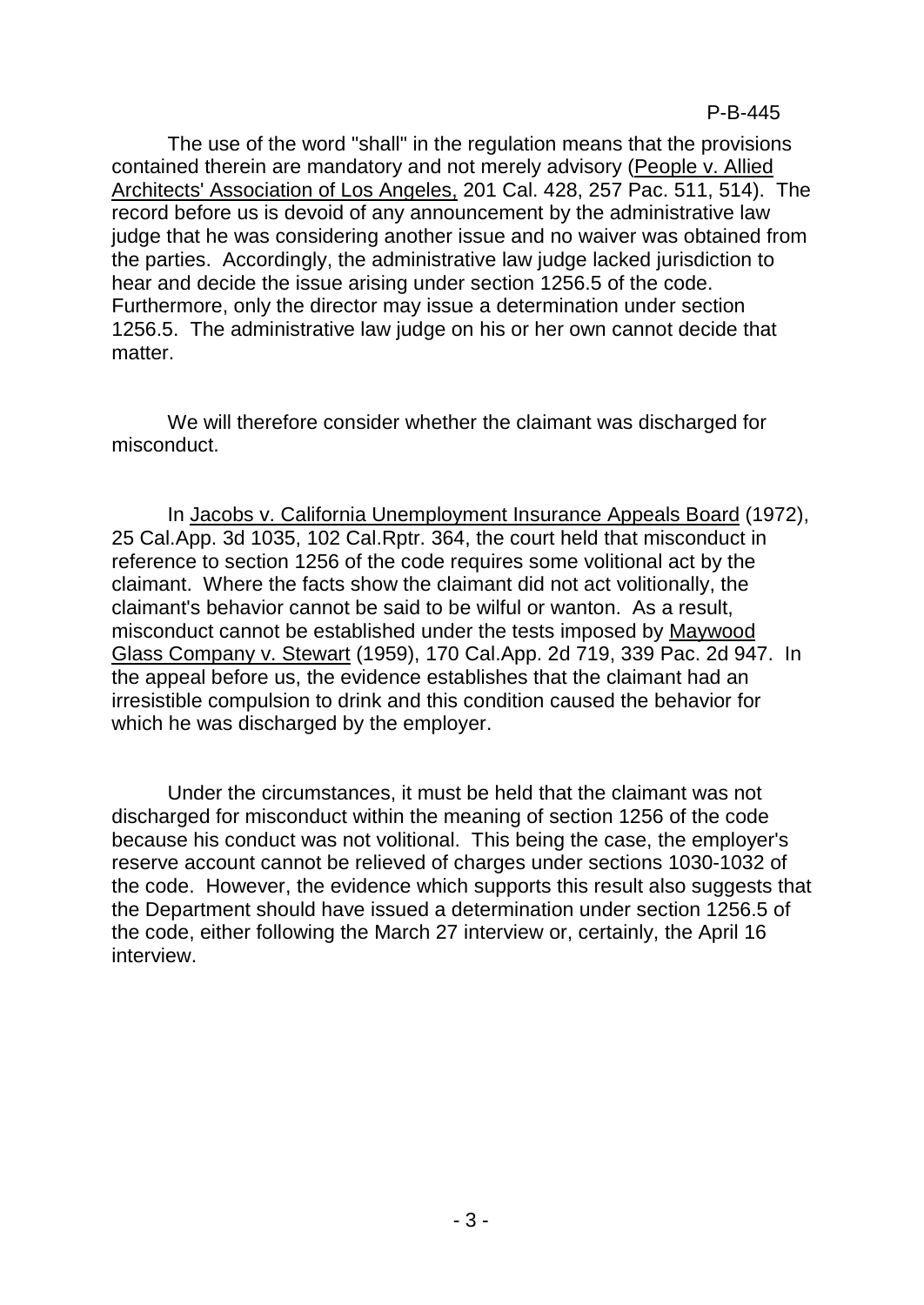### P-B-445

Section 1256.5 of the code provides in part that a claimant shall be disqualified from receiving benefits if the director finds that he was discharged from his most recent work for

- 1) chronic absenteeism due to intoxication;
- 2) reporting to work while intoxicated;
- 3) using intoxicants on the job;
- 4) gross neglect of duty while intoxicated; or where the claimant otherwise left work for reasons caused by an irresistible compulsion to use or consume intoxicants.

As can be seen from the content of the interview of March 13, the Department was put on notice that the claimant had been drinking prior to reporting to work on October 16, 1984, and that he had been sent home by the employer. The employer stated as much in its protest. We believe this information was sufficient to trigger the issuance of a determination on the 1256.5 issue at that time. Certainly such a determination should have been issued following the April 16 interview. Failure to have done so unfortunately will require a duplication of effort by the Department and quite likely an additional hearing, both of which should have been unnecessary.

On February 27, 1984, the Department issued Field Office Directive No. 84-24 in which it set forth its rules for implementing the provisions of section 1256.5 of the code. It is stated therein that "Where the separation from work is due to reasons caused by an irresistible compulsion to use or consume intoxicants, both sections 1256 and 1256.5 are to be applied."

If it is conceded that evidence of an irresistible compulsion to consume intoxicants is not discernible in the March 13 interview, there cannot be any doubt of it with respect to the April 16 interview. At this point a reconsidered determination should have been issued pursuant to section 1332 of the Code.